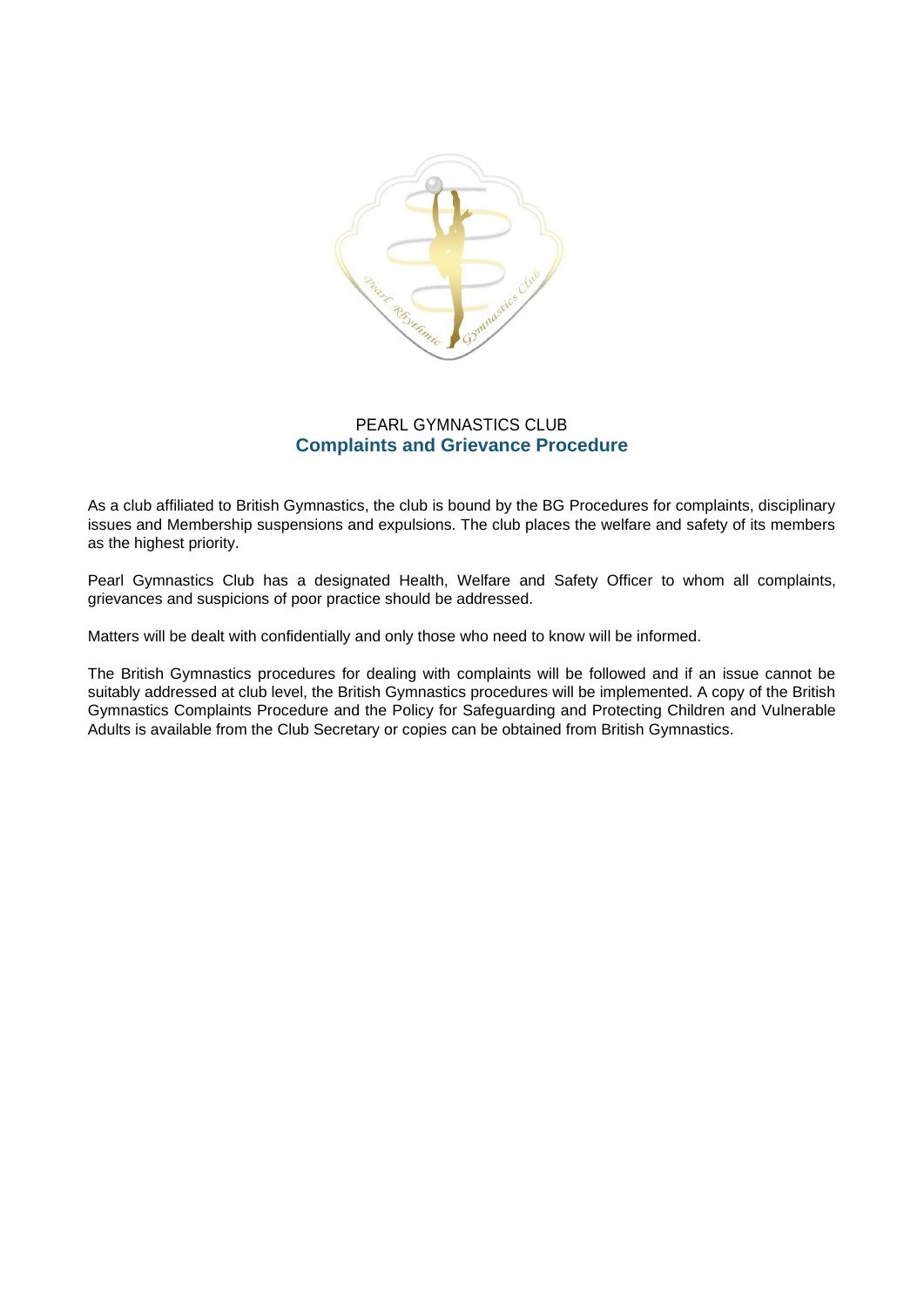# **Complaints and Grievance Procedure**

The diagram below shows the Club's procedure for dealing with complaints. The complaint will go through each stage of the procedure stopping when a resolution is reached. General Complaints follow the procedure shown on the right. Welfare Complaints follow the procedure on the left. Welfare complaints in which a child is considered to be in immediate danger will be referred directly to the police.